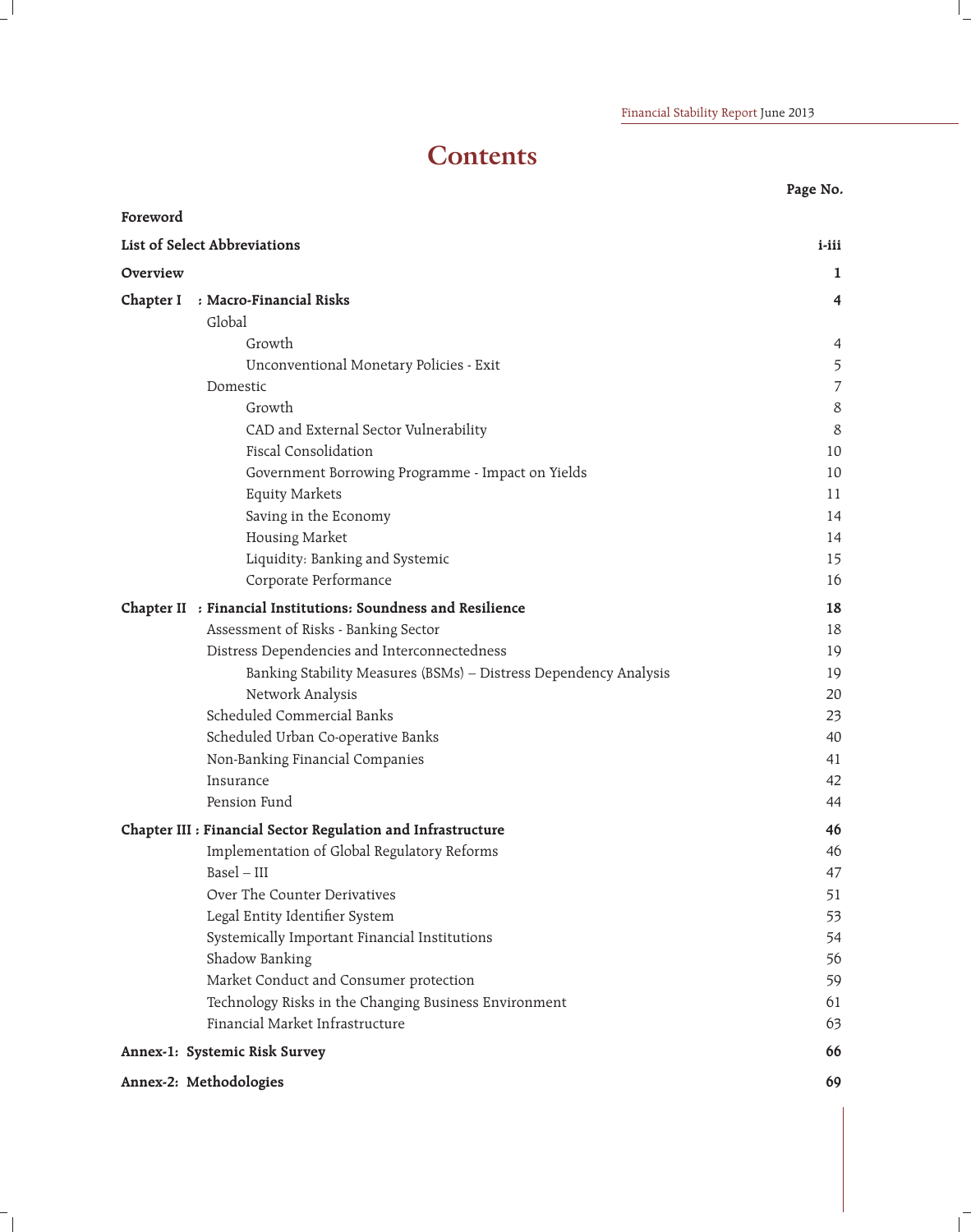|      | <b>LIST OF BOXES</b>                                     |    |
|------|----------------------------------------------------------|----|
| 1.1  | Unconventional Monetary Policies - Risks                 | 6  |
| 1.2  | Corporate Bond Markets in India: Some Persisting Issues  | 12 |
| 2.1  | <b>Estimation of Losses</b>                              | 28 |
| 3.1  | Regulation, Innovation and Regulatory Dialectics         | 47 |
| 3.2  | Major Changes Announced in the LCR Guidelines            | 49 |
| 3.3  | Extension of SIFI framework to D-SIBs                    | 55 |
| 3.4  | Virtual Currency Schemes                                 | 62 |
|      | <b>LIST OF CHARTS</b>                                    |    |
| 1.1  | GDP Growth and Forecasts                                 | 4  |
| 1.2  | Macro and Financial Markets Stability Map                | 7  |
| 1.3  | Growth Forecasts for the BRICS Nations                   | 8  |
| 1.4  | Sources of Financing India's CAD                         | 8  |
| 1.5  | India's Gold Imports                                     | 10 |
| 1.6  | Current Account Balances and Exchange Rate Movements     | 10 |
| 1.7  | GOI Market Borrowing Programme: Redemptions              | 11 |
| 1.8  | Debt to GDP Ratio                                        | 11 |
| 1.9  | BSE IPO Index, BSE Sensex and NSE Nifty                  | 11 |
| 1.10 | Resource Mobilization via Corporate Bonds                | 12 |
| 1.11 | Saving in the Indian Economy                             | 14 |
| 1.12 | House Price Indices: India                               | 14 |
| 1.13 | Growth in Bank Loans to the Housing Sector               | 14 |
| 1.14 | Share of Credit to the Housing Sector in Non Food Credit | 15 |
| 1.15 | Systemic Liquidity Indicator                             | 16 |
| 1.16 | Bond Issuances by Indian Corporates Abroad               | 17 |
| 2.1  | Banking Stability Indicator and Map                      | 18 |
| 2.2  | Movements of JPoD and BSI                                | 19 |
| 2.3  | Distress between specific banks                          | 20 |
| 2.4  | Lending in the interbank market                          | 20 |
| 2.5  | Borrowing in the interbank market                        | 21 |
| 2.6  | Network of the interbank call money market               | 21 |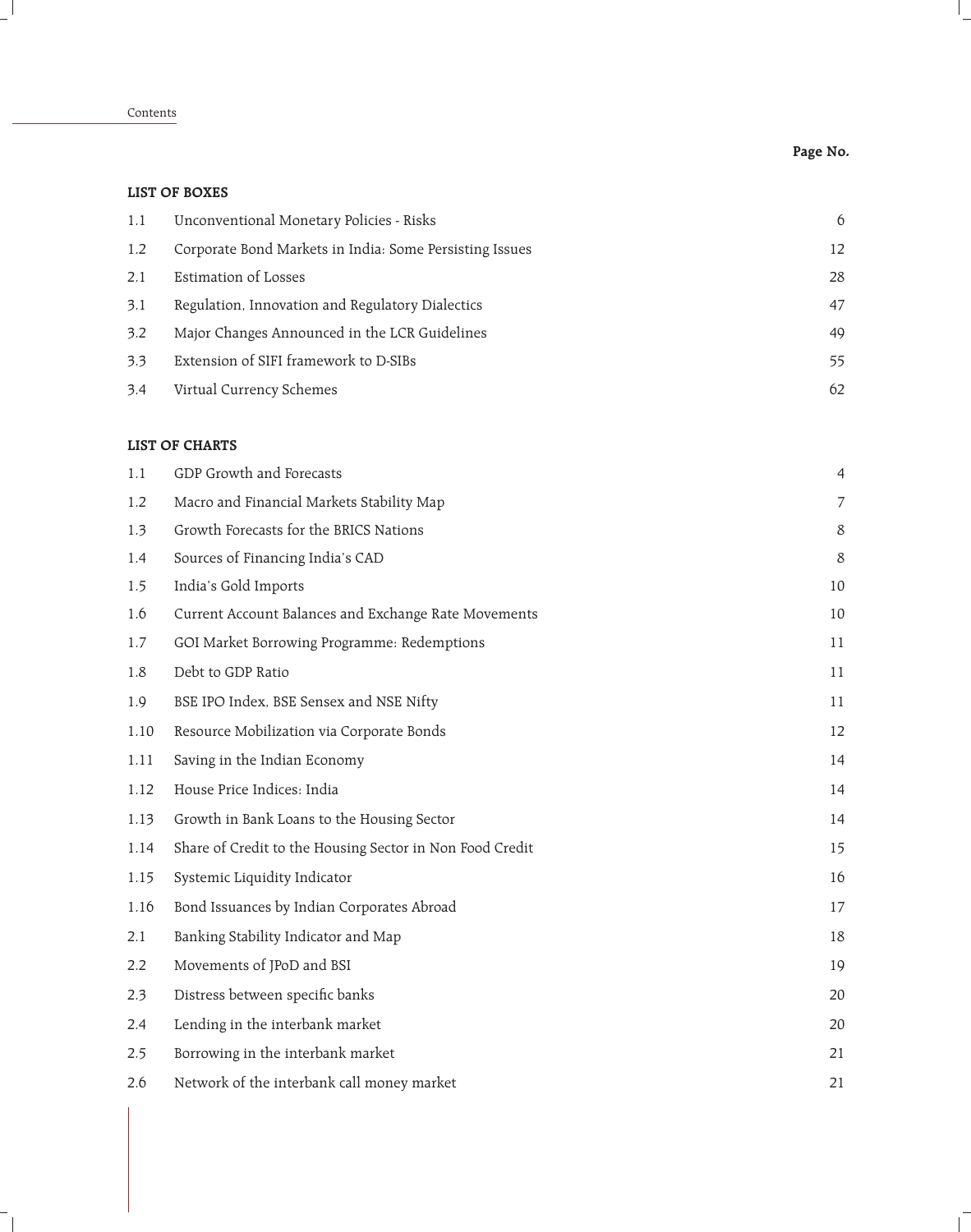| ⊷ | N.<br>. . |
|---|-----------|
|---|-----------|

| 2.7  | Network of the interbank CD market                                       | 21 |
|------|--------------------------------------------------------------------------|----|
| 2.8  | Network of the Financial System                                          | 22 |
| 2.9  | Liquidity Contagion in the Financial System                              | 23 |
| 2.10 | Credit and Deposits Growth: Y-o-Y Basis                                  | 23 |
| 2.11 | Seasonal Factors of Credit and Deposit                                   | 24 |
| 2.12 | Seasonality in Credit and Deposit                                        | 24 |
| 2.13 | Allocation of Credit - Select Sectors                                    | 25 |
| 2.14 | Y-o-Y Credit Growth - Select Sectors                                     | 25 |
| 2.15 | Capital Adequacy                                                         | 26 |
| 2.16 | Leverage Ratio of SCBs                                                   | 26 |
| 2.17 | Bank-wise Leverages and their Riskiness of Assets                        | 27 |
| 2.18 | Assets Quality Indicators                                                | 29 |
| 2.19 | Asset Quality - Seasonal Factors                                         | 30 |
| 2.20 | Restructured Standard loans to Total loans Ratio                         | 30 |
| 2.21 | Stressed Loans : Sector-wise                                             | 31 |
| 2.22 | Composition of Total Operating Income: Bank-group wise                   | 32 |
| 2.23 | Income to SCBs from Commission of Insurance Companies                    | 33 |
| 2.24 | Contribution of Bank-groups to NII and OOI of SCBs                       | 33 |
| 2.25 | NIM of Select Countries                                                  | 33 |
| 2.26 | Projection of System Level GNPAs                                         | 34 |
| 2.27 | Projection of System Level CRAR                                          | 34 |
| 2.28 | Projection of Bank-group wise GNPAs and CRAR                             | 35 |
| 2.29 | Top-down Stress Tests - Credit Risk                                      | 36 |
| 2.30 | Bottom-up Stress Tests - Credit & Market Risks                           | 37 |
| 2.31 | Bottom-up Stress Tests - Liquidity Risk                                  | 38 |
| 2.32 | Trend in Notional Principal of Total Derivatives                         | 38 |
| 2.33 | Derivatives Portfolio of SCBs                                            | 38 |
| 2.34 | Share of Inter-bank segment in derivatives transactions                  | 39 |
| 2.35 | Credit Equivalent of Derivatives Portfolio                               | 39 |
| 2.36 | MTM of Total Derivatives                                                 | 39 |
| 2.37 | Stress Tests - Impact of shocks on Derivatives Portfolio of Select Banks | 39 |